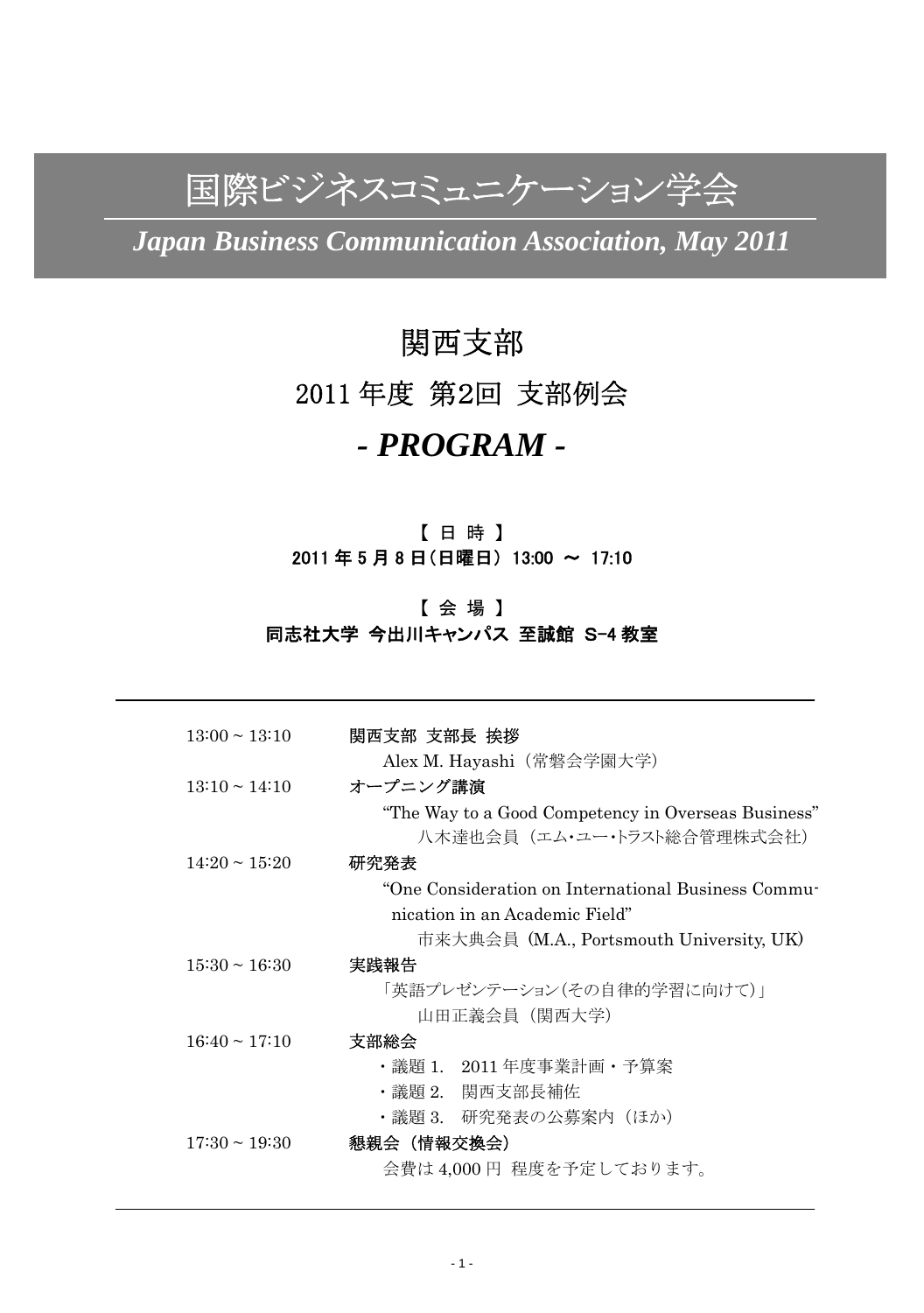# *Opening Lecture 13:10 ~ 14:10*

# ■ 講演者プロフィール

八木達也(やぎたつや)会員 – エム・ユー・トラスト総合管理株式会社 総務部 部長 東京都出身。青山学院大学在学中に AIESEC 研修生試験に合格、トルコ共和国イスタンブールに派遣される。 卒業後、大手信託銀行に入社、約30年間銀行業務に携わる。その間ロンドンの証券会社に6年、ニューヨーク 支店に4年駐在。現地社員を部下に持ち、総務、人事等の管理部門で英語によるコミュニケーションの実務経 験を積む。帰国後は、会社勤めのかたわら「通訳ガイド資格」、「英検1級」を取得。英語学習者向け雑誌「AERA ENGLISH」に「働きながら学ぶビジネスマン」として紹介された。また、最近海外での勤務経験を元にして、学生 及び社会人読者を対象とした「ビジネス英会話」(コスモピア出版)を出版し、学際面での活動を広げている。趣 味はウオーキングと都内史跡探訪。

# ■ 演 題

#### **The Way to a Good Competency in Overseas Business**

# ■ 要 旨

During my overseas business experiences in U.K. and U.S.A. for over 10 years, I fell into a destiny to learn how to establish a good relationship and how to make good collaboration with businesspersons for a target of good business achievements. In this presentation, I would like to take up some keys to have a good competency by introducing some linguistic examples of the business scenes which I came across and further showing what I think is the most important to establish a mutually reliable relationship in a sense of global businesspersonship. At the same time, I would like to introduce one effective sample of brand-new method of linguistic approach which many Japanese companies are on the new way of applying.

(講演 45 分間、質疑応答 15 分間)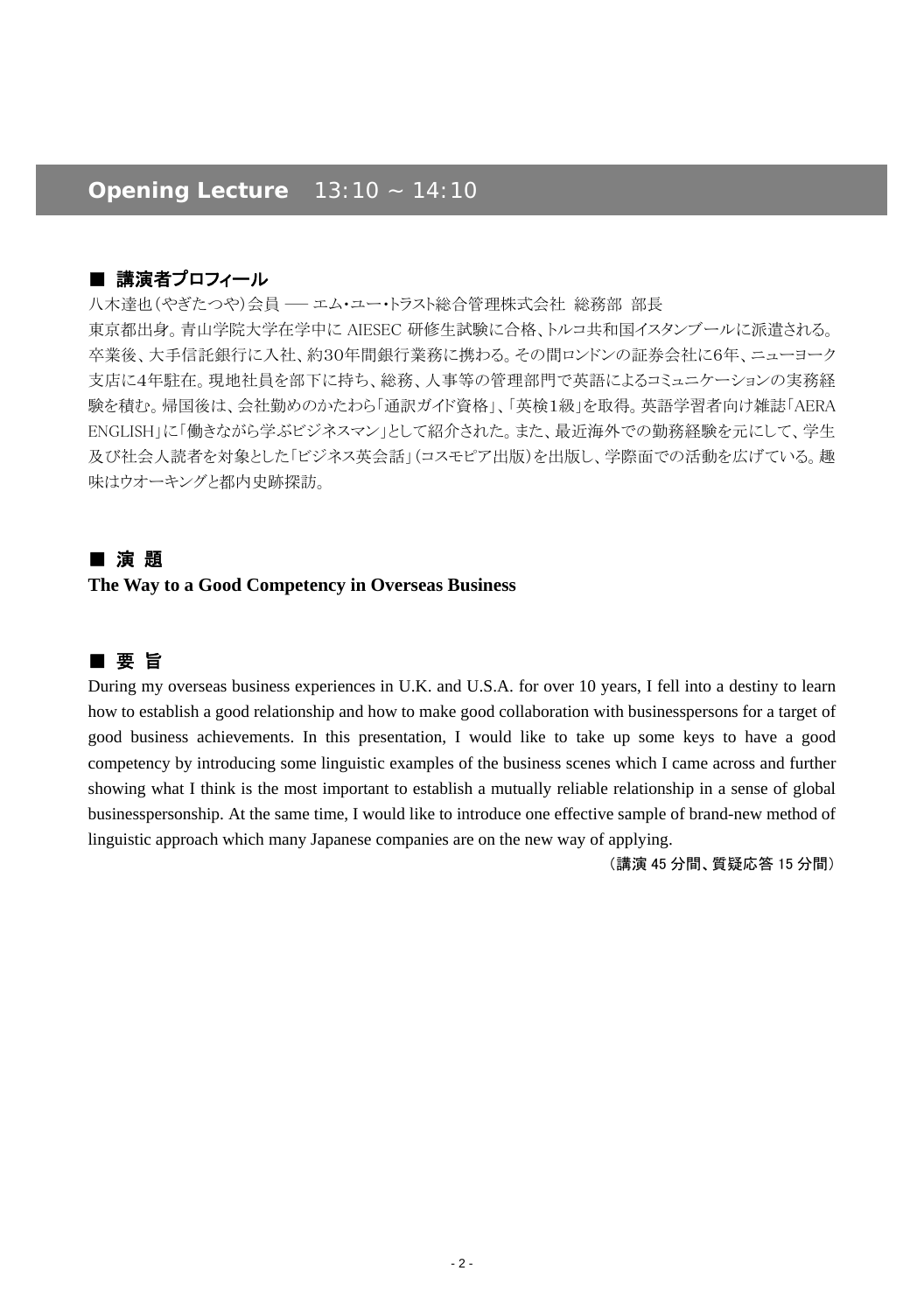# *Presentations 14:20 ~ 16:30*

#### ■ 研究発表 14:20 - 15:20 (発表 45 分間、質疑応答 15 分間)

#### **One Consideration on International Business Communication in an Academic Field**

ICHIKI, Daisuke 会員 (M.A., Portsmouth University, UK)

#### **Abstract**

My recent study in the UK (M.A.) shows that international business communication in the academic areas is more highly taken up than in Japan nowadays. The reason stands that the world is getting closer due to a variety of communication tools being developed and the people and businesses can easily access to different countries and cultures. However in my discovery of my academic studies, some cases have been studied as both successful and unsuccessful. International business communication as an academic topic is not about how to negotiate or talk in business scenes, but includes different aspects such as marketing and HRM. My presentation focuses on ideological thoughts in culture rather than just theories in those successful and unsuccessful stories.

## ■ 実践報告 15:30 - 16:30 (発表 45 分間、質疑応答 15 分間)

# 英語プレゼンテーション(その自律的学習に向けて)

山田正義会員(関西大学)

## 発表要旨

2010 年後期の2・3回生対象の標記授業の展開と留意した事がらについて発表する。将来、学生の来るべ きグローバルビジネスシーンにおいて、「英語プレゼンテーション」のスタートともいえる実践講義である。最 初に完成時のイメージを描かせるため、昨年の発表例をビデオで紹介。その後各回の授業で英語プレゼ ンに用いられる定型表現、パタン、テクニックを導入、ペアワークによる定着を図る。プレゼンに関する verbal, nonverbal な基盤を作りながら同時進行でグループごとに発表内容を作り上げていく。「自律的学 習」を意識したグループ討論、リサーチなどのタスクを課した。グループごとのリハーサルをビデオに撮り、 個人ならびにグループでのセルフモニタリングを行って修正点を明確にした。その後全体発表へ導いた。 当日の発表風景もビデオで紹介しながら、工夫した点、反省点などを述べたい。